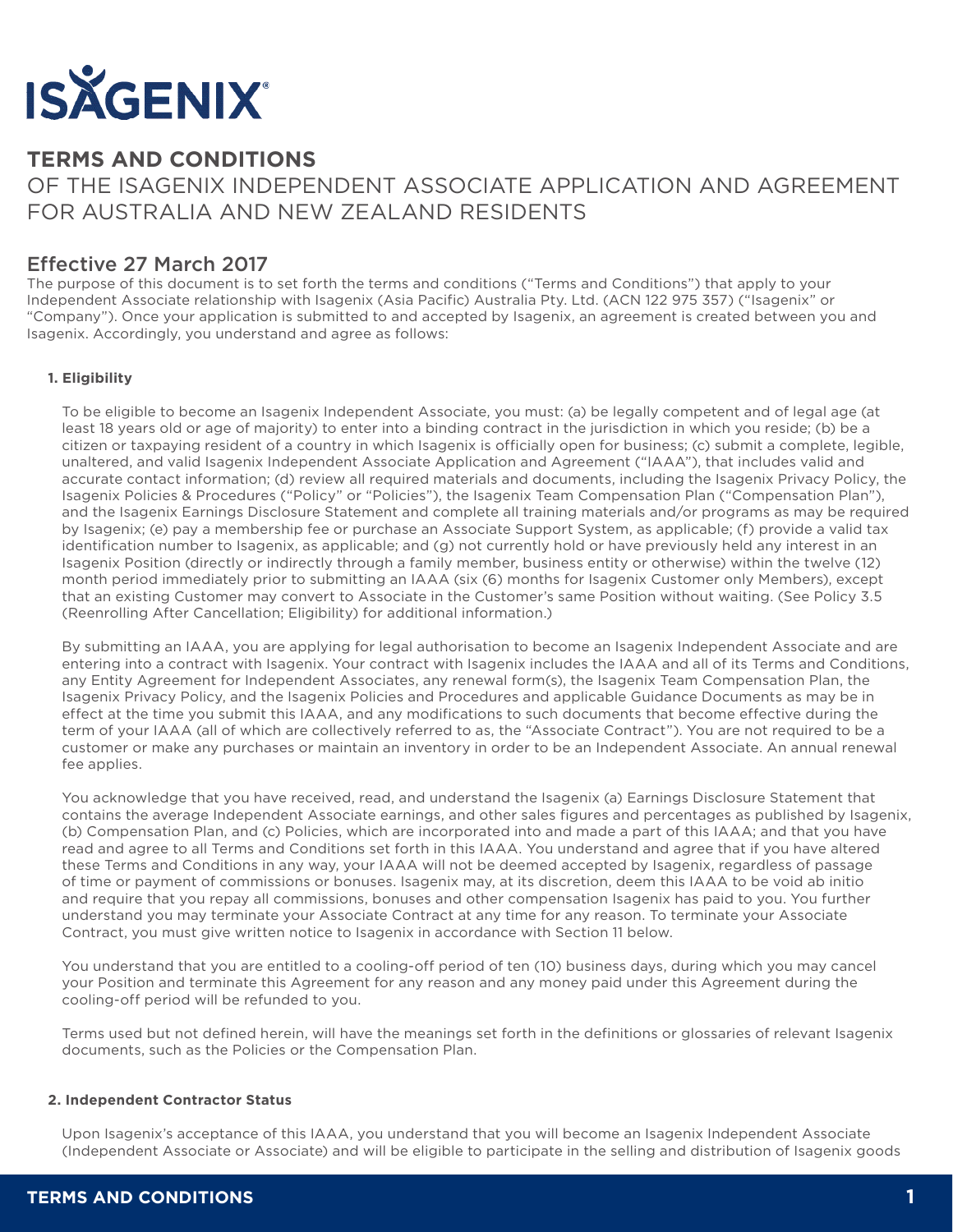and services and receive commissions and bonuses in connection with such sales in accordance with the Associate Contract. As an Independent Associate you are an independent contractor. You acknowledge and agree that you are not an agent, employee, legal representative or franchisee of Isagenix, your Sponsor(s), or any other Independent Associate. You further understand and agree that you will not be treated as an employee for federal or state tax purposes, and will not be treated as an employee for purposes of any federal or state unemployment laws, employment security laws, workers compensation laws, or other employment benefits (such as annual leave, personal/carer's leave, long service leave and superannuation). You understand and agree that you are responsible for and will pay all federal and state taxes, including income taxes, self-employment taxes, sales taxes, local taxes, and/or local license fees that apply to your activities and compensation received under the Associate Contract. As a self-employed independent contractor, you will be operating your own independent business, buying and selling products and services available through and by Isagenix on your own accord. You have complete freedom in determining the number of hours you will devote to your business, and you have the sole discretion of scheduling such hours. As you are operating your own business, you are responsible for identifying and procuring any necessary insurance which may apply to your business activities. Isagenix will not provide you with a place of business, and if you desire a place of business other than your own residence, you will be responsible for procuring, furnishing, equipping, and paying for such place of business. As a self-employed independent contractor, you are also responsible for complying with any applicable federal, state, provincial, or local business licensing requirements.

#### **3. Payment and Remuneration**

You understand and agree that substantially all of your remuneration for the services you perform will consist of (a) retail profits from completed in-person sales of Isagenix products to End Consumers, and/or (b) commissions or bonuses paid by the Company based on orders from End Consumers. Sales occur primarily in locations other than fixed retail locations. Remuneration is not determined by the number of hours worked.

As an Independent Associate, you are not guaranteed any income, nor are you assured of any profit or success. When discussing the Compensation Plan, you agree to emphasize that sales to End Consumers are a requirement for compensation, that no purchase of goods or services is required, that no recruitment fee can be derived from the mere act of sponsoring other Independent Associate's or customers, and that no earnings are guaranteed from participation in the Compensation Plan. You must also provide a copy of the Isagenix Earnings Disclosure Statement to all your prospective Associates. You agree that you will not make any false, unsubstantiated, or misleading representations about the actual, potential, or expected earnings from participating in the Compensation Plan. Representations concerning earnings or income also must comply with the applicable Policies and guidelines, the Compensation Plan, and the legal requirements of the jurisdiction in which you are making an earnings related representation. You certify that neither Isagenix nor your Sponsor(s) has made any claims of guaranteed earnings or misleading representations of anticipated earnings that might result from your efforts as an Independent Associate. Your success as an Independent Associate is dependent upon your own efforts and skills, as well as other factors, some of which you may not control; and you do not anticipate receiving income as a result of the efforts of any other individual or entity other than yourself (and your spouse, if you are co-owners of a Position).

## **4. Prohibition of Online Sales**

As further explained in Policy 4.5 (Resale of Products), online sales of Isagenix products is prohibited outside of your Personal Isagenix Website provided to you by Isagenix. You agree that you will not (directly or indirectly through any intermediary or instrumentality) offer, display or sell, or facilitate the offering, displaying or selling of Isagenix's products through an online forum including any e-commerce or auction websites, such as eBay or Amazon, retail websites, radio, or television. In particular, you agree that you will never offer Isagenix products for sale on eBay.com, Amazon.com, or similar websites—and that you will never help anyone else to do so. This covenant will survive the expiration or termination of the IAAA.

You hereby agree that you will not use any Internet website, other than the Personal Isagenix Website, to represent, sell, or market Isagenix products and/or business opportunity, unless you first submit the website and related information to Isagenix Compliance at ComplianceANZ@IsagenixCorp.com, and you receive written approval from Isagenix to use the website.

## **5. Marketing Materials**

You hereby agree that you will not advertise using Isagenix's name, trade names or logos in any manner, except as may be permitted under Policy 6 (Trademarks, Advertising and Internet Usage). In addition, you will not make any representations or claims about any Isagenix products, the business opportunity, including the Compensation Plan, and Isagenix programs beyond those statements shown on product labels and/or in Isagenix-authorised literature and materials. You are prohibited from producing, selling or using any written, recorded, or other materials for the purpose f advertising, promoting or describing any Isagenix products, the business opportunity, including the Compensation Plan, and programs that has not first been reviewed and approved by Isagenix in writing. All materials must either be provided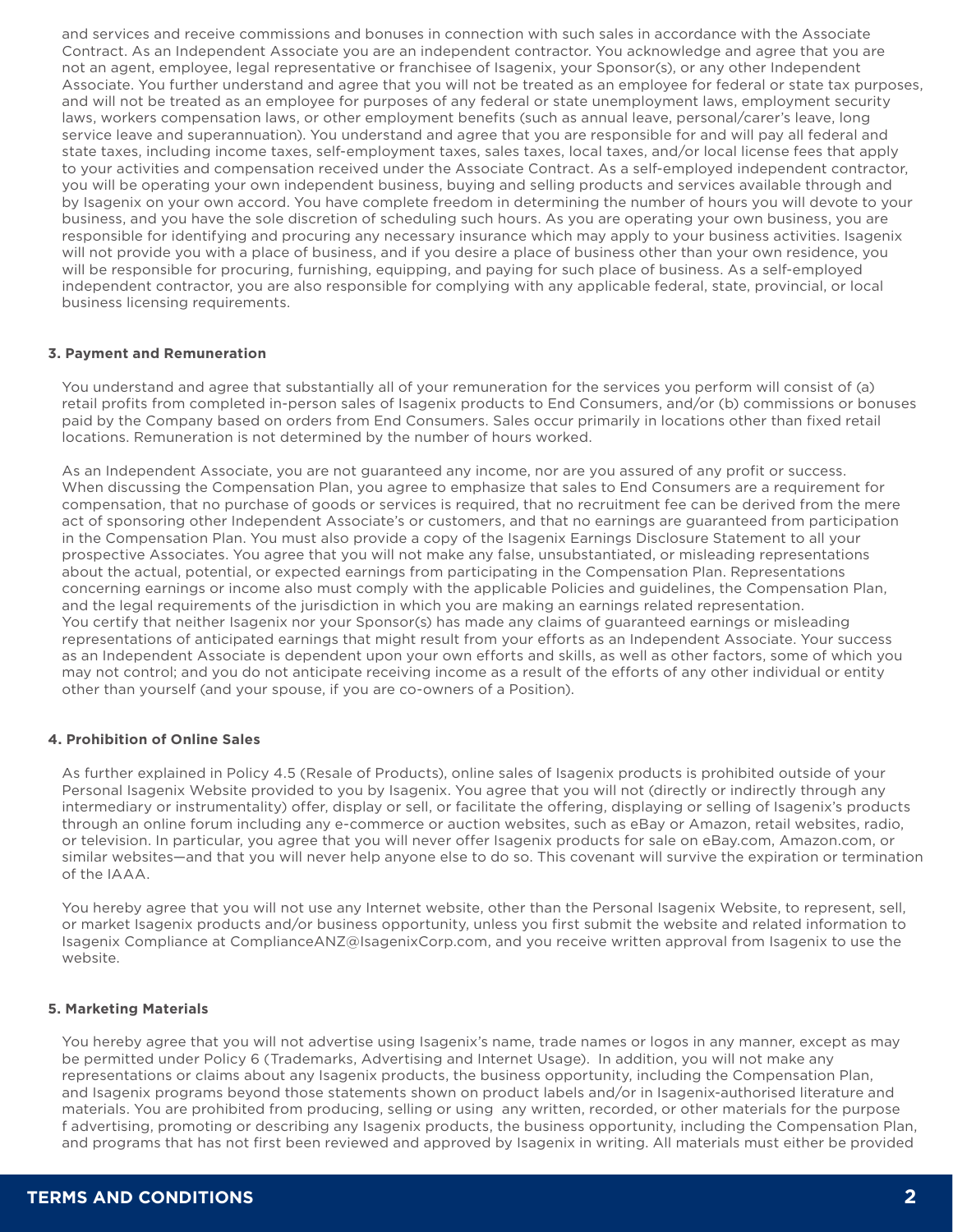by Isagenix or first approved by Isagenix in writing prior to being used.

You understand that you may not delete, add, modify, tamper with, repackage, re-label, refill or alter the labels on any Isagenix products or alter any Isagenix literature or materials in any way. Products or samples that are packaged together by Isagenix as part of a product pack or kit may not be sold individually.

## **6. Personal Data and Privacy**

As an Independent Associate, you are subject to the terms of the Isagenix Privacy Policy (which may be found here or at Isagenix.com), which is incorporated as part of these Terms and Conditions. You acknowledge that you have read and understand the Privacy Policy, and consent to the use of any personal information you provide for the purposes set forth in the Privacy Policy and your IAAA.

The personal data disclosed in establishing your Isagenix Account as well as personal data collected in fulfilling our obligations is necessary for Isagenix to operate and coordinate its distribution network and carry out its obligations under this and other agreements. The data collected is used by Isagenix's internal and third party service providers taking part in the operation and management of the distribution network. Accordingly, you consent to the disclosure of your name, telephone number(s), fax number, e-mail address(es), shipping address(es) and other contact information listed on your application or otherwise provided to Isagenix, and information regarding your Isagenix purchases (excluding payment card/account information), to Isagenix's internal departments, external service providers, Enrolling Sponsor, Placement Sponsor, and Support Team.

## **7. Isagenix Communications and Consent**

By becoming an Independent Associate, you agree to receive communications from Isagenix, including e-mail, text message, calls, and push notifications. You agree that texts, calls or prerecorded messages may be generated by automatic telephone dialing systems. Communications from Isagenix and its affiliated companies, may include but are not limited to: operational communications concerning your Isagenix Account or use of Isagenix services, updates concerning new and existing features, communications concerning promotions run by us or our third-party partners, and news concerning Isagenix and other business developments. Standard text messaging charges applied by your cell phone carrier will apply to text messages we send.

If you wish to opt out of promotional emails, you can unsubscribe from our promotional email list by following the unsubscribe options in the promotional email itself or by going to your Isagenix online account to manage your subscriptions and deselect the types of information you do not want to receive. You will continue to receive emails regarding business related transactions regardless of the email subscriptions that are chosen. If you wish to opt out of promotional calls or texts, you may do so. You may opt out of promotional telephone calls by requesting to be placed on our do not contact list. You may opt out of texts or calls by contacting Customer Care at 1300-651-979 (AU) or 0800 451 291 (NZ). You acknowledge that you are not required to consent to receive promotional emails, texts or calls as a condition of being an Independent Associate. However, you understand that opting out of receiving such communications may impact your use of Isagenix services and your business.

#### **8. Limited Use of Information of Other Persons**

You may only obtain, record, use, hold, transfer, dispose of, and otherwise process personal information about Isagenix Customers, other Isagenix Independent Associates or any other person (however obtained) only in accordance with the IAAA, the Policies, and the Privacy Policy. Unless otherwise provided by Isagenix, you: (a) are permitted to use such personal information for your own Isagenix business only, and for no other purpose(s); (b) will comply with your obligations regarding privacy and data security as set forth in your Associate Contract, including the Policies and the Privacy Policy; and (c) will comply with privacy and data security obligations equivalent to those imposed on Isagenix under applicable law.

Spamming is prohibited. Spamming includes, but is not necessarily limited to, the following: (a) Sending unsolicited e-mail messages that contain any e-mail or web addresses from your account to online users; (b) Posting messages that contain your service address in news groups that are unrelated to your products or service; (c) Creating false "from sources" in an e-mail message, or in a newsgroup posting with your services address, thereby giving the impression that the message originated from Isagenix or its network of Independent Associates; (d) Sending unsolicited e-mail to people that are not within your Sales Team or with whom you have no prior business or personal relationship.

#### **9. Use of Name, Likeness, Image, and/or Testimonials for Isagenix Promotional Purposes**

By entering into this IAAA, you authorise the lawful and unlimited use of your full name, likeness, image, voice, written comments, testimonials or other documentation in connection with marketing, publicising, or otherwise promoting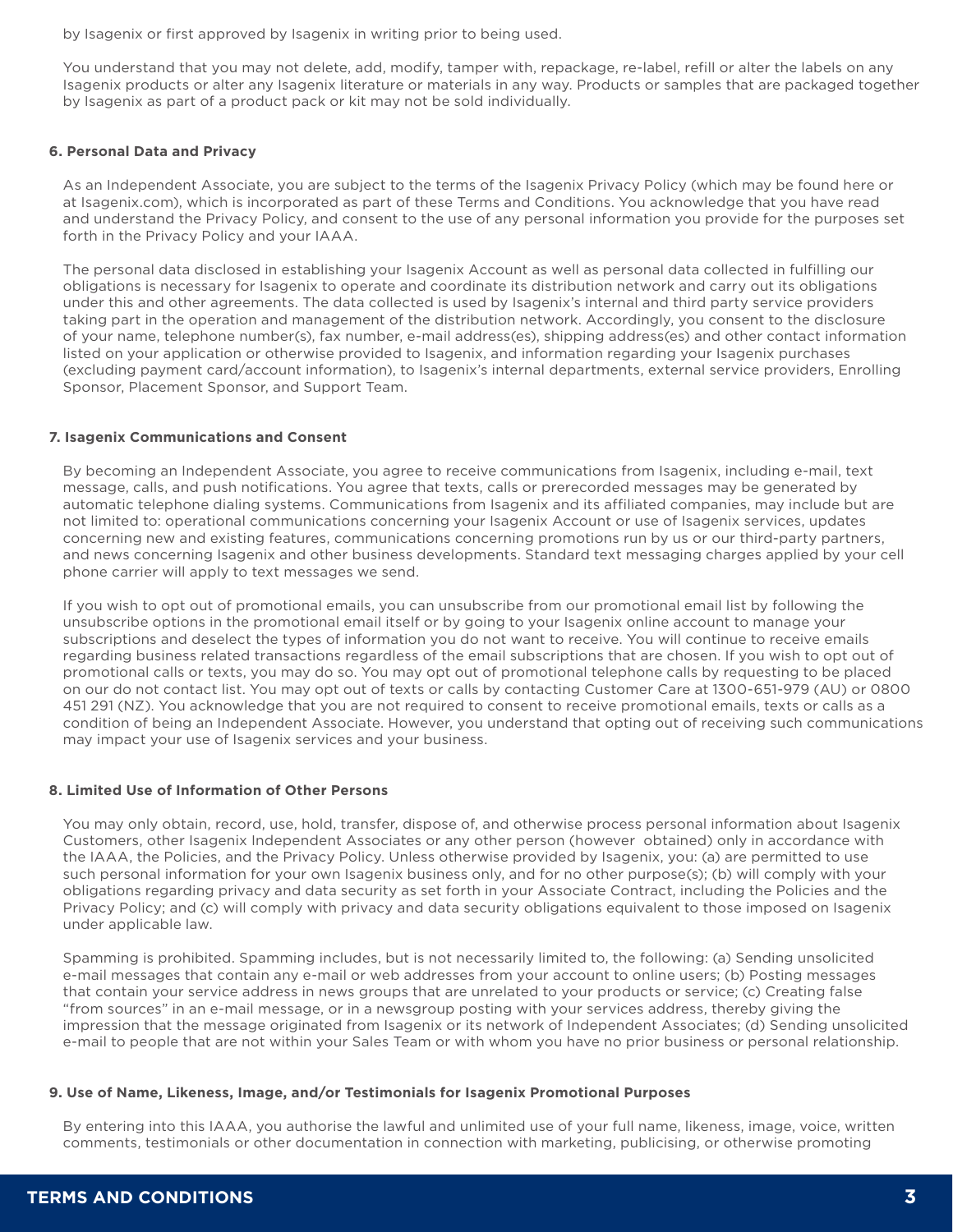Isagenix products, marketing programs, opportunities, services, or promotional literature and supplies, without remuneration or other consideration being paid to you. You further consent to Isagenix's publishing in any of its material, whether electronically or in hard copy, your name, photograph, city and state of residence, the commissions, bonuses, awards, prizes, and recognition you receive, and any other information Isagenix customarily publishes about Associates, without remuneration being paid to you. Your testimonial or endorsement of Isagenix products or other personal participation is made of your own free will and you will not be paid any monetary sum for doing so. Your consent under this Section survives the termination of this agreement and your relationship with Isagenix.

## **10. Credit Card, Debit Card, ACH and Bank Draft Acceptance and Authorisation**

In order to place initial and future orders, you must supply Isagenix with a valid form of payment, which may include your credit card, debit card and/or your confidential bank account information (via your voided check) for Isagenix's files exclusively for the purpose of paying for products, materials, sales aids, and/or services for your business. You hereby authorise Isagenix to charge your credit card or debit card for the amount of your orders or, where applicable, to deduct the amount of your orders by electronically transferring the funds (ACH transfer) from your bank account. You understand and agree that should you make a personal business decision to order products, literature, or other items from Isagenix on behalf of any other person by authorising use of your Account or payment information, you accept all risks associated therewith and will be bound by the terms of this IAAA regardless of any decision or actions taken by the person you so authorise. You further agree to hold Isagenix harmless from any dispute either you or Isagenix may have with such person resulting from your business decisions and actions or those of the person.

If you fail to pay for products or other items ordered through Isagenix, you authorise Isagenix to withhold the appropriate amounts from your commission and bonus payments, and to debit or charge any debit or credit card or electronic checking accounts which you have provided to Isagenix. If payment isn't made, Isagenix may, at its discretion, terminate or suspend your IAAA and future commissions and bonuses, and may place your Position on inactive status for an indeterminate period, in addition to any other remedies available to Isagenix.

## **11. Term and Termination**

The term of this IAAA is one (1) year and will automatically renew on each anniversary date, unless earlier terminated by you or Isagenix. You may terminate your IAAA at any time and for any reason by providing written notice to Isagenix. Written requests for cancellation are considered effective when a valid request is received by Isagenix. Cancellation notices may be mailed to: Isagenix (Asia Pacific) Australia Pty. Ltd, Attn: Account Requests, Level 2, 85 Waterloo Road, Macquarie Park, NSW 2113 or scanned and sent via email from your email address on file with Isagenix to: AccountRequests@IsagenixCorp.com. The written notice must bear your signature (unless sent via email from your email address on file), printed name, address, and Isagenix Account or ID number. Isagenix may also terminate your IAAA or Position at any time for any reason.

You must renew your IAAA annually by paying the applicable renewal fee, plus taxes, by the anniversary date of your enrolment (renewal date). If you fail to renew by the renewal date, whether intentionally or not, you may forfeit your Position, compensation and other benefits associated with your membership. Automatic Renewal Charge: As a convenience, if you are an Active Associate and place an order with your personal credit card within ninety (90) days before your renewal date, Isagenix will automatically renew your IAAA by charging the applicable renewal fee (plus tax) to the same credit card, provided it is your current method of payment on file at the time the fee is charged. Renewal fees will be charged approximately 5-7 days prior to your renewal date. If you do not wish to participate in this automatic renewal, you may opt out by contacting Customer Care at 1300-651-979 (AU) or 0800 451 291 (NZ). (Fees are subject to change upon prior notice to you. You will have the opportunity to terminate your IAAA before any such fee change takes effect.)

The Company reserves the right to terminate the IAAA at any time for any reason upon providing thirty (30) day' written notice. If you breach any term of the IAAA, the Company may terminate the IAAA upon giving you seven (7) days' written notice. Unless the IAAA is terminated by you during the cooling-off period or terminated by the Company without cause, the annual membership fee will not be refunded to you.

If either you or Isagenix elect to not renew the IAAA, or if it is canceled or terminated for any reason, you understand that you will permanently lose all rights as an Associate. You shall not be eligible to sell Isagenix products and services nor shall you be eligible to receive commissions, bonuses, or other income resulting from the activities of your former Marketing Organisation. In the event of a cancellation, termination, or non-renewal, you waive all rights you have, including but not limited to property rights, to your former Marketing Organisation and to any bonuses, commissions, or other remuneration derived through the sales and other activities of your former Marketing Organisation.

## **12. Product Satisfaction Guarantee**

Isagenix provides a 30-day limited satisfaction guarantee whereby customers may request a credit or refund. Please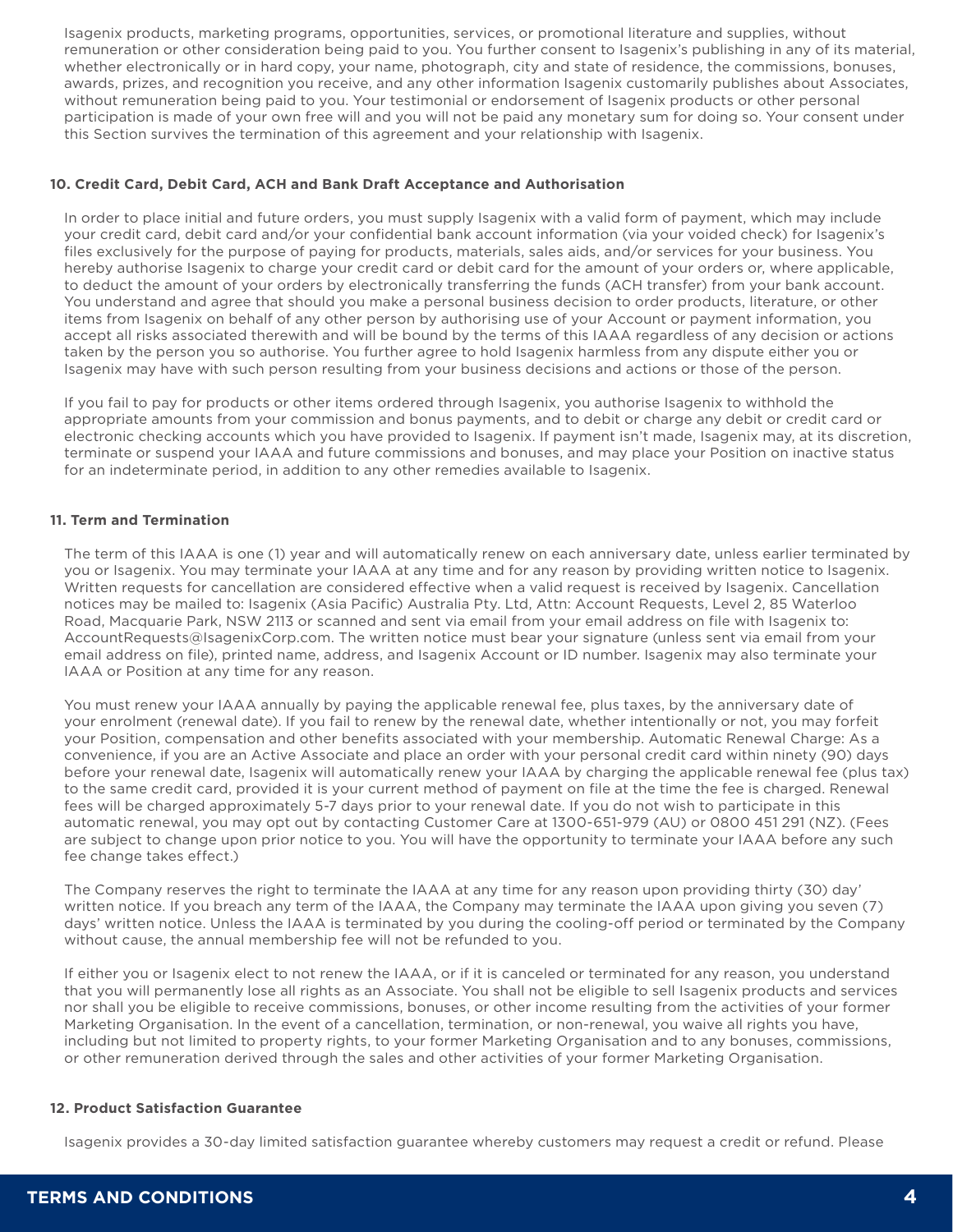note that when you, as an Independent Associate, sell, deliver or transfer products in person, you are responsible for your customer's satisfaction. If these personal customers are dissatisfied with a product, they must go through you for a replacement product or refund. Please refer to the Isagenix Return and Refund Policy (which may be found here or at Isagenix.com), which is incorporated herein by reference, for details and instructions. You may contact Customer Care at 1300-651-979 (AU) or 0800 451 291 (NZ) during normal business hours with any questions.

## **13. Buy-Back (repurchase) Policy**

Isagenix will buy-back (repurchase) from an Independent Associate, at his/her written request, currently marketable products (previously purchased by the Associate) in accordance with Isagenix's Buy Back Policy or as may be required by applicable law. Terms and conditions apply. Please refer to the Isagenix Return and Refund/Buy-Back Policy for additional details.

## **14. Miscellaneous**

You understand that federal or state agencies do not approve or endorse network marketing programs and you may not make any representations to the contrary.

You acknowledge and understand that the acceptance of this IAAA does not constitute the sale of a franchise or a distributorship, that there are no exclusive territories granted to anyone, that no franchise fees have been paid or collected, and that you are not acquiring any security interest.

You may not transfer, delegate or otherwise assign the IAAA or any portion of it or any right, privilege, authority, responsibility, duty, or obligation of such, without the prior written consent of Isagenix. Any attempt to so transfer, delegate or assign without prior written consent of Isagenix will be void ab initio, will be of no effect, and will be a breach of the Associate Contract. Isagenix may transfer or assign the Associate Contract and any or all of its rights or duties under the Associate Contract at its sole discretion and without notice, consent, or acknowledgment.

Violation of any of the terms of the Associate Contract or of any law may result in forfeiture of commissions, bonuses and/or other payments from Isagenix based on all or part of your Marketing Organisation, cancellation of your IAAA, or other corrective action as deemed appropriate by Isagenix in its sole discretion, and as provided for in the Policies. Without limiting any of its rights or other remedies, if your Associate Contract is terminated or cancelled by Isagenix (or by you) at any time for any reason, you will permanently lose and forfeit all rights as an Isagenix Independent Associate, and you waive and forfeit all rights and claims to your Marketing Organisation and to all commissions, bonuses and other payments.

You agree to hold harmless, indemnify, and release Isagenix, its shareholders, officers, directors, employees and agents from and against (a) any claims or liabilities arising from or relating to the operation or promotion of your Isagenix business and Position, and (b) any claims for consequential, special, punitive, or exemplary damages against Isagenix for any reason whatsoever. In addition, you agree to waive, (a) any claims or liabilities arising from or relating to the operation or promotion of your Isagenix business and Position, and (b) any claims you may have for consequential, special, punitive, or exemplary damages against Isagenix for any reason whatsoever.

You agree that any unresolved dispute will be resolved and settled in accordance with and pursuant to Policy 9.10 (Arbitration and Governing Law). In the event that a dispute or claim arising out of, or relating to the IAAA, is not subject to arbitration as set forth in said Policy 9.10, the laws of the state of New South Wales, Australia will govern, and the parties agree that proper jurisdiction and venue shall be in the state and federal courts of New South Wales, Australia. This IAAA shall be binding on the successors and assigns of both parties.

The provisions of the Associate Contract are severable. In the event that an arbitrator or court of competent jurisdiction determines any portion of the Associate Contract is unenforceable in any respect, then it will enforce the rest of the Associate Contract to the fullest extent permitted by law without affecting the enforceability of the remaining provisions.

No waiver of any default or breach of your Associate Contract, or failure to enforce rights contained therein, will be considered a waiver by Isagenix of any subsequent default or breach of the same or any other provision.

This IAAA may be executed and submitted electronically in accordance with applicable law. The provisions of your Associate Contract, including all documents incorporated herein by reference, embody the whole agreement between you and Isagenix and supersede any prior agreements, understandings and obligations between you and Isagenix concerning the subject matter hereof. You acknowledge that you have had the opportunity to have this IAAA, the Compensation Plan, and the Policies and any other Isagenix related material reviewed by legal counsel of your choice.

You understand and agree that Isagenix, in order to maintain a viable marketing system and for various other reasons, may make modifications to the IAAA, Policies, Guidance Documents, Compensation Plan, company literature, websites and web pages, sales aids and other materials and their prices, and products and product prices. You understand that